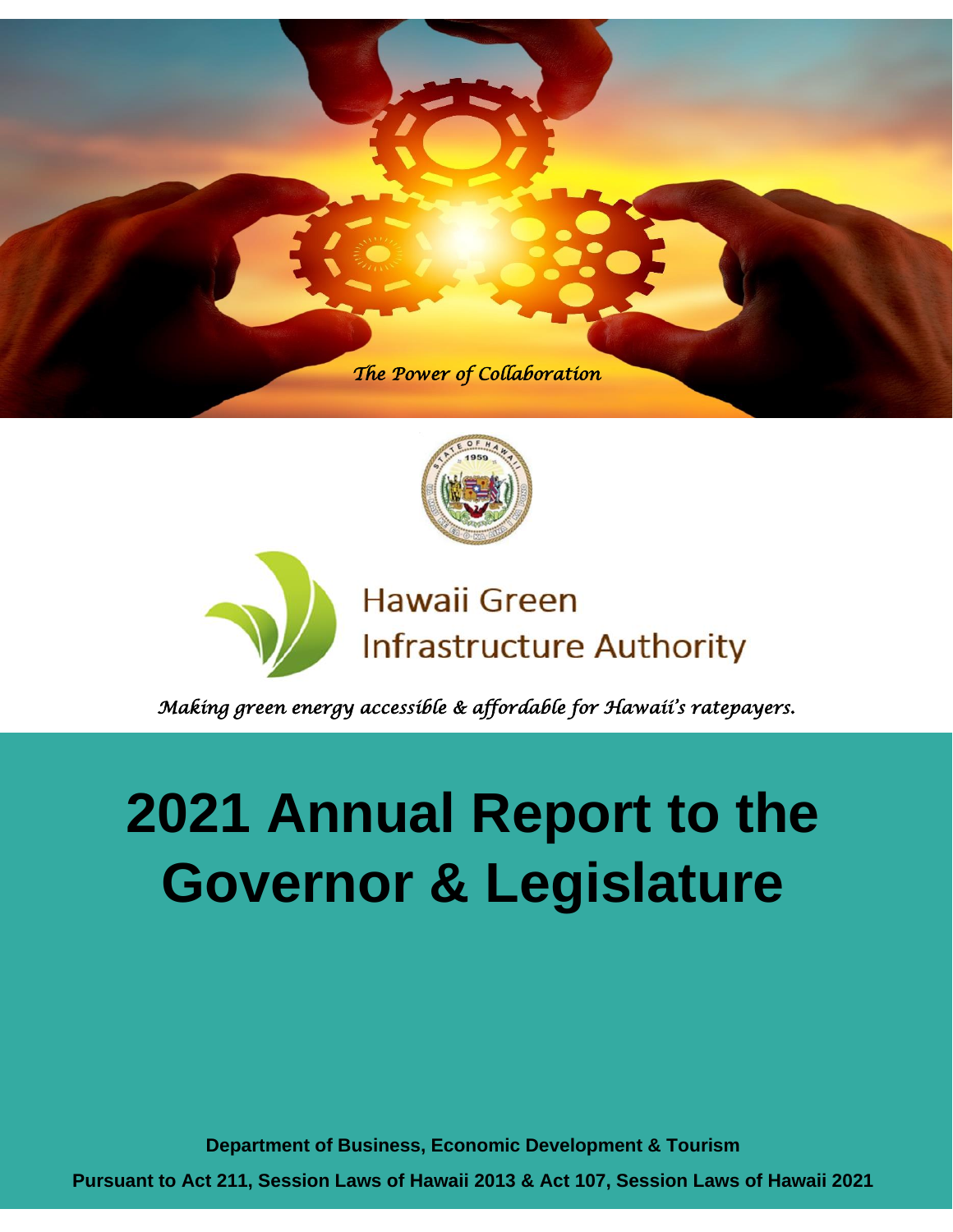### **Table of Contents**

| Economic Development Administration's Build Back Better Regional Challenge 8 |  |
|------------------------------------------------------------------------------|--|
|                                                                              |  |
|                                                                              |  |
|                                                                              |  |
|                                                                              |  |
|                                                                              |  |
|                                                                              |  |
|                                                                              |  |
|                                                                              |  |
|                                                                              |  |
|                                                                              |  |
|                                                                              |  |
|                                                                              |  |
|                                                                              |  |
|                                                                              |  |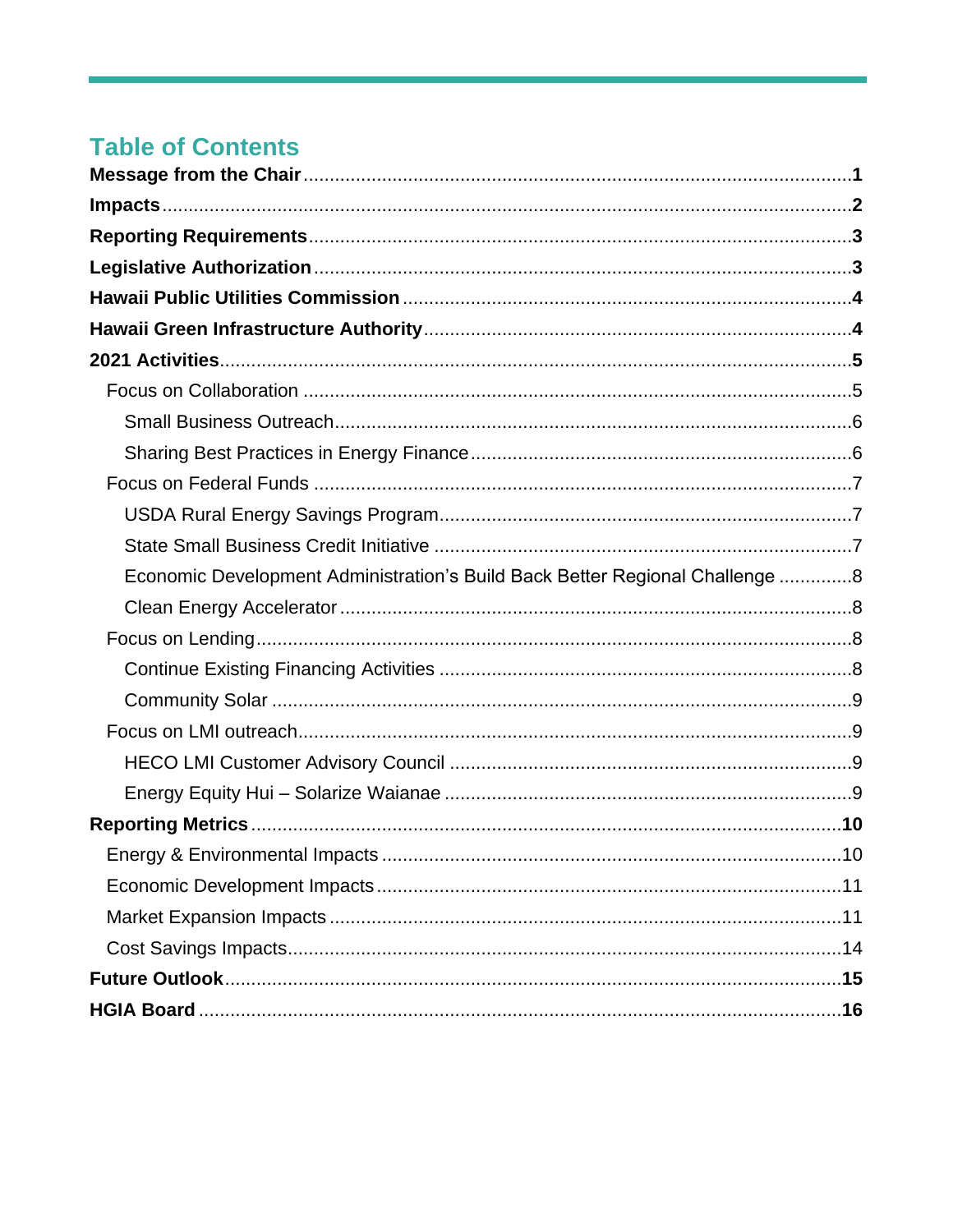## **Message from the Chair**

December 28, 2021

Aloha kākou,

The Hawaii Green Infrastructure Authority ("HGIA" or "Authority") was created by the Legislature to make clean energy investments accessible and affordable for Hawaii's ratepayers. HGIA was capitalized with proceeds from the Green Energy Market Securitization ("GEMS") Bond to advance the state's Energy Efficiency Portfolio Standards and support efforts to achieve its 100% renewable portfolio standard goal in the electricity sector by 2045.

Areas of focus during the year included:

Focus on Collaboration – With the increased availability and deployment of vaccines, we started 2021 with hopeful optimism of economic recovery. However, the surge of the Delta variant, followed by the Omicron variant continues to temper economic recovery and clean energy installations. A positive outcome of this pandemic has been an increased spirit of collaboration within and outside of DBEDT.

Focus on Federal Funds – The availability of additional Federal funds will enable the Authority to expand eligible technologies and eligible ratepayers. Additionally, a collaboration with sister agency, HTDC will enable HGIA to launch two financing programs under the State Small Business Credit Initiative.

Focus on Lending – The prolonged pandemic has made it even more difficult for HGIA to assist underserved ratepayers struggling to make ends meet. Work has begun for future modifications and innovations to lower energy costs for our most vulnerable populations.

Focus on LMI outreach – Collaborating with entities outside of DBEDT, HGIA has increased its LMI outreach efforts to design and launch a Solarize pilot with a potential to scale to other communities.

Thank you to the Governor, Legislature, Hawaii Public Utilities Commission, GEMS-Approved Contractors, energy stakeholders and local banking industry for its continued support.

Mahalo nui Mike McCartney **HGIA Board Chair**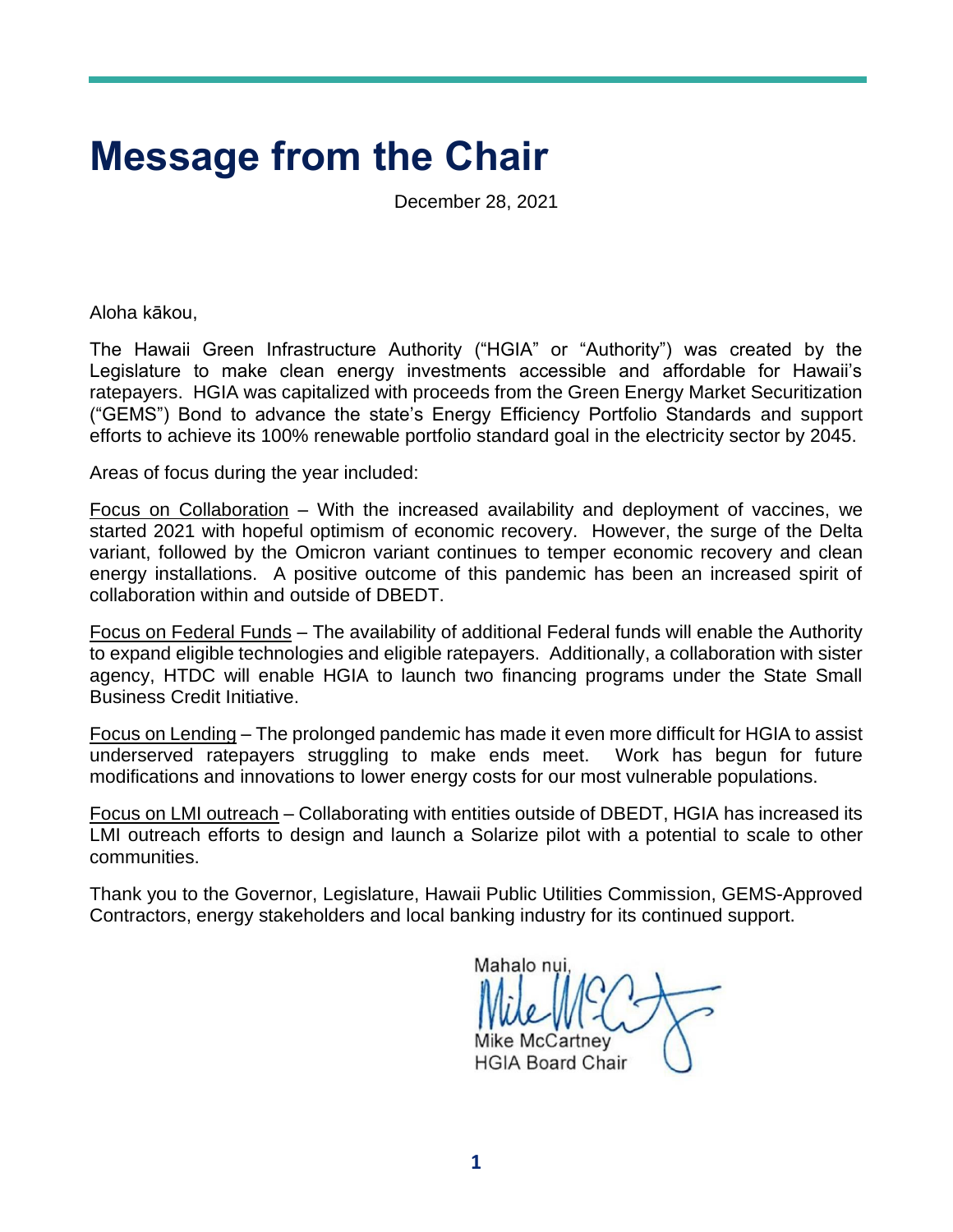## **Impacts\***



\* Impacts reported are since inception. Cumulative excess revenues over expenses is before some \$8.2 million in "expenditures" for loan repayments transferred to the Public Utilities Commission Special Fund.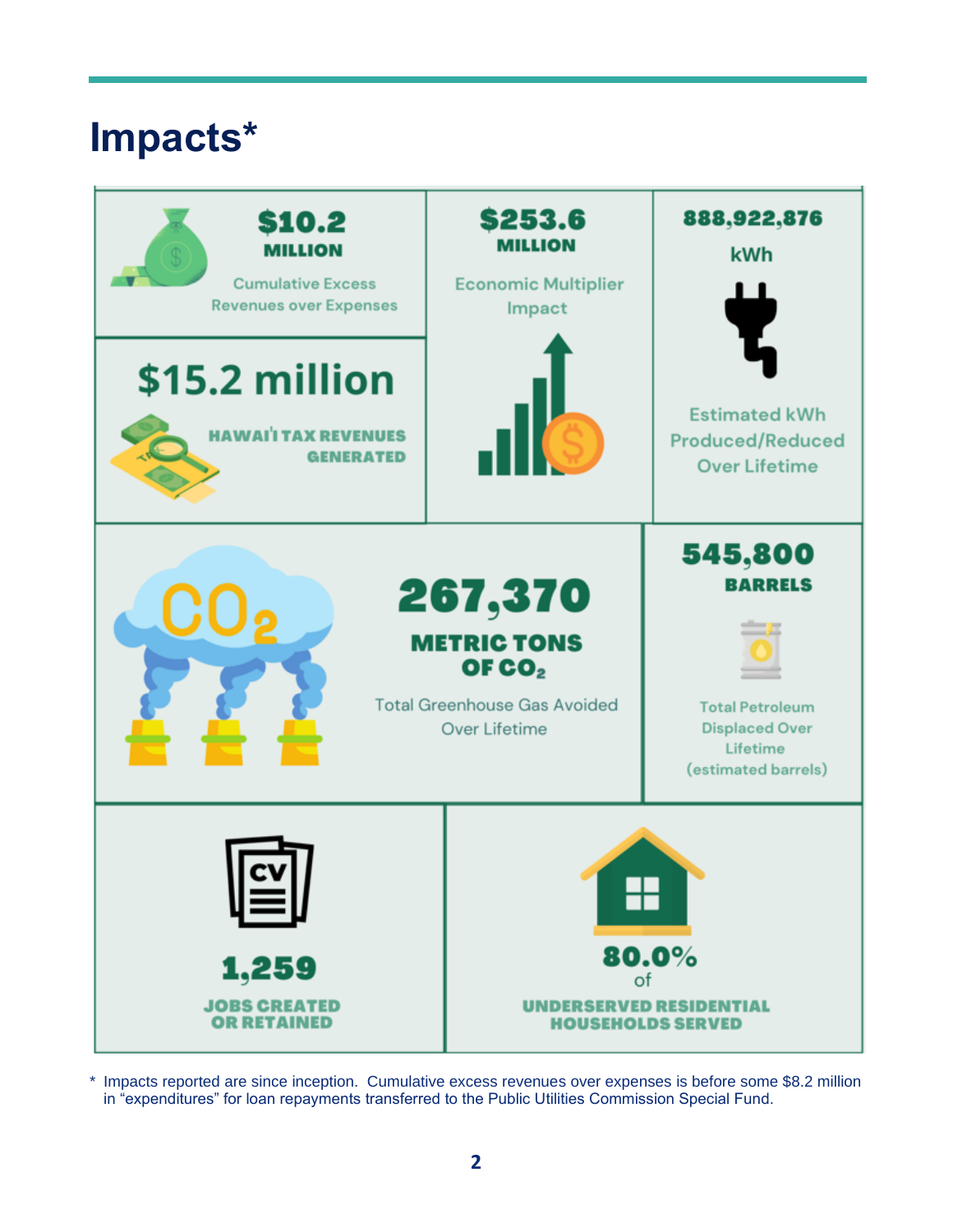## **Reporting Requirements**

This document fulfills the statutory requirement to report on the status of the Authority's activities, including approved loan program description and uses; information and data on the implementation of the loan program; and analytical data relating to the deployment of clean energy technology. The Authority respectfully submits this status report outlining the activities further design, develop and deploy GEMS and other capital in 2021 as well as plans for 2022.

## **Legislative Authorization**

On April 30, 2013, the Legislature enacted, and on June 27, 2013, the Governor signed into law, Act 211 (SLH 2013), authorizing the establishment of a green infrastructure financing program, known as GEMS to deploy clean energy infrastructure to contribute towards Hawaii's aggressive pursuit of its statutory 100% clean energy goals by 2045 while helping ratepayers lower their energy costs.

Act 211 established a legal structure that enabled the Department of Business, Economic Development & Tourism ("DBEDT") to issue Green Energy Market Securitization bonds to capitalize the green infrastructure loan fund, leveraging public and private capital, to facilitate opportunities for underserved ratepayers to invest in and save money from green infrastructure investments. The GEMS bonds are not an obligation of the State of Hawaii. Its sole obligor are the ratepayers of the Hawaiian Electric Companies' through a non-by-passable Green Infrastructure Fee on ratepayers' utility bills.

Key objectives of the GEMS program are to:

- 1. Address financing market barriers to increase the installation of clean energy projects and infrastructure to meet the State's clean energy goals, including the RPS and EEPS;
- 2. Democratize clean energy by expanding access and affordability of renewable energy and energy efficiency projects for identified underserved markets, while expanding the market generally;
- 3. Enable more ratepayers to reduce their energy use and energy costs by helping them finance clean energy improvements;
- 4. Partner with and support existing market entities in the clean energy and financing sector to ensure GEMS can bridge market gaps and facilitate a sustainable and efficient private sector market; and
- 5. Balance the aforementioned goals and objectives with repayment risk to achieve an appropriate rate of return and build a sustainable financing program.

On April 27, 2021, the Legislature enacted, and on June 28, 2021, the Governor signed into law Act 107 (SLH 2021) authorizing the establishment of a Clean Energy and Energy Efficiency Revolving Loan Fund ("CEEERLF") under the administration of the Hawaii Green Infrastructure Authority. Two key components of this Act include but are not limited to providing HGIA, with the approval of the Governor, the authority to borrow funds from Federal, County, private or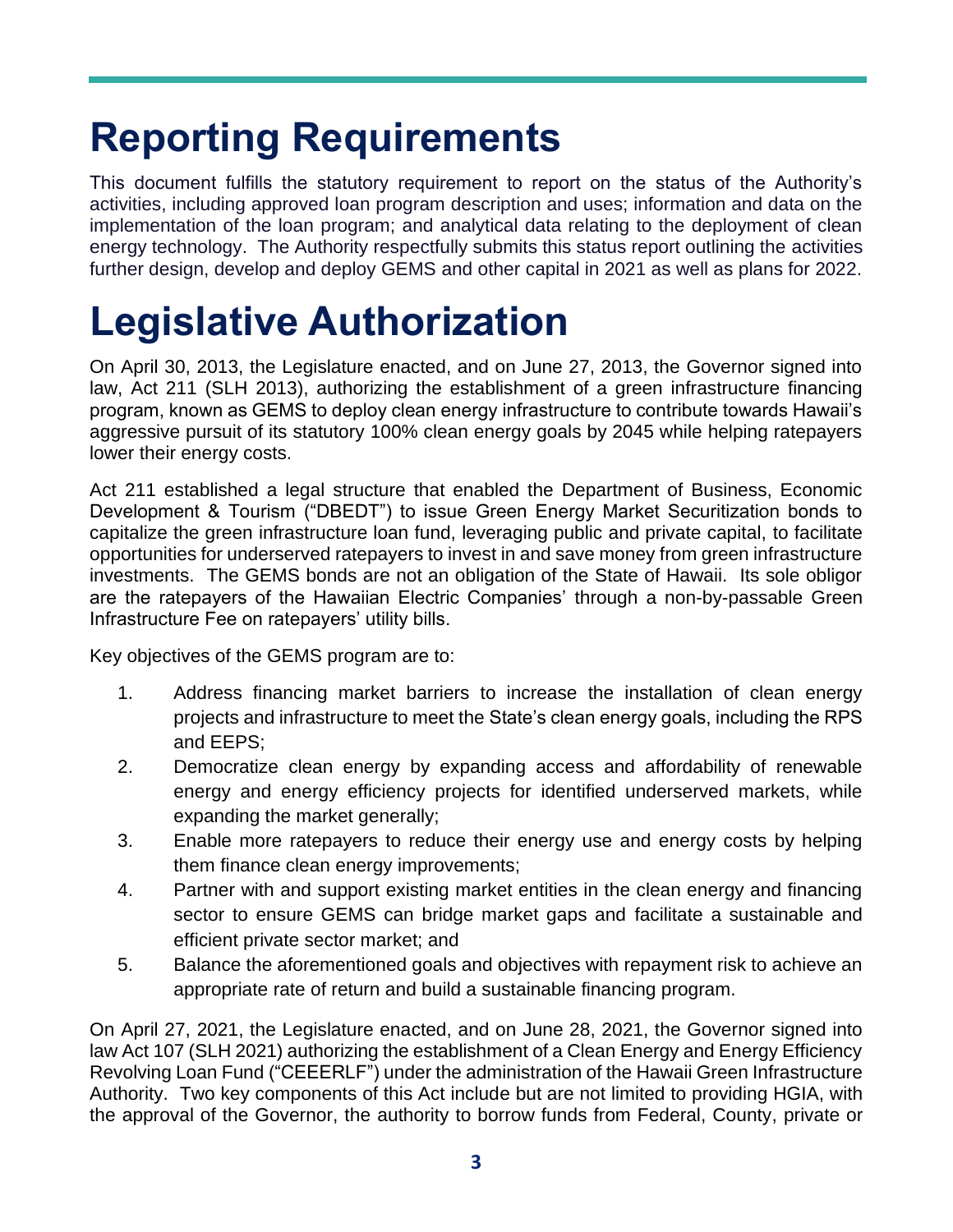other funding sources as well as implement and administer loan programs on behalf of other state departments or agencies.

## **Hawaii Public Utilities Commission**

To effectuate Act 211, the GEMS financing program required Hawaii Public Utilities Commission ("Commission" or "PUC") approval of its Financing Order and Program Order Applications. The PUC approved the GEMS [Bond] Financing Order on September 4, 2014 and the GEMS [Loan] Program Order on September 30, 2014.

The regulatory Orders approved by the Commission established the general parameters and program processes for GEMS. With feedback and support from several interveners - including but not limited to the Consumer Advocate and the Hawaii Solar Energy Association, the PUC granted GEMS the flexibility to work with the market to provide financing programs to enable more of Hawaii's consumers to invest in and benefit from clean energy.

Pursuant to HRS 269-162, the Financing Order provided regulatory approval for the issuance of low-cost Green Infrastructure Bonds (GEMS Bonds) to capitalize the GEMS Loan Fund. Pursuant to HRS 269-170, the Program Order provided approval for the deployment of funds from the issuance of the GEMS Bonds. Included in the Program Order were general program parameters and specific deployment strategies, outlining a clean energy financing program that was best thought to serve Hawaii's consumers at that time.

On October 26, 2017, the Hawaii Public Utilities Commission issued Order No. 34930 ("Order") to change the priority of uses of GEMS Program Loan Repayments. This Order amended the order of loan repayments received to be applied first towards the replenishment of the Public Benefits Fee before the payment of program administrative costs. This Order resulted in the conversion of a sustainable financing program (Key Objective No. 5 above) to a nonsustainable financing program. As of this report date, the Authority had transferred over \$8.2 million to the PUC.

## **Hawaii Green Infrastructure Authority**

The Authority was constituted in November 2014 to democratize clean energy by making clean energy improvements affordable and accessible to a broader cross-section of Hawaii's ratepayers to advance the State's goal of achieving 100 percent renewable portfolio standard in the electricity sector by 2045.

HGIA's loan fund was capitalized with the net proceeds of a Green Energy Market Securitization ("GEMS") Bond issued in November 2014 and the Authority began accepting loan applications in July 2015.

HGIA is overseen by a five-person board of directors and is administratively attached to the Department of Business, Economic Development & Tourism. The Authority is tasked with administering and governing its financing Programs, ensuring that capital is deployed effectively to achieve program objectives.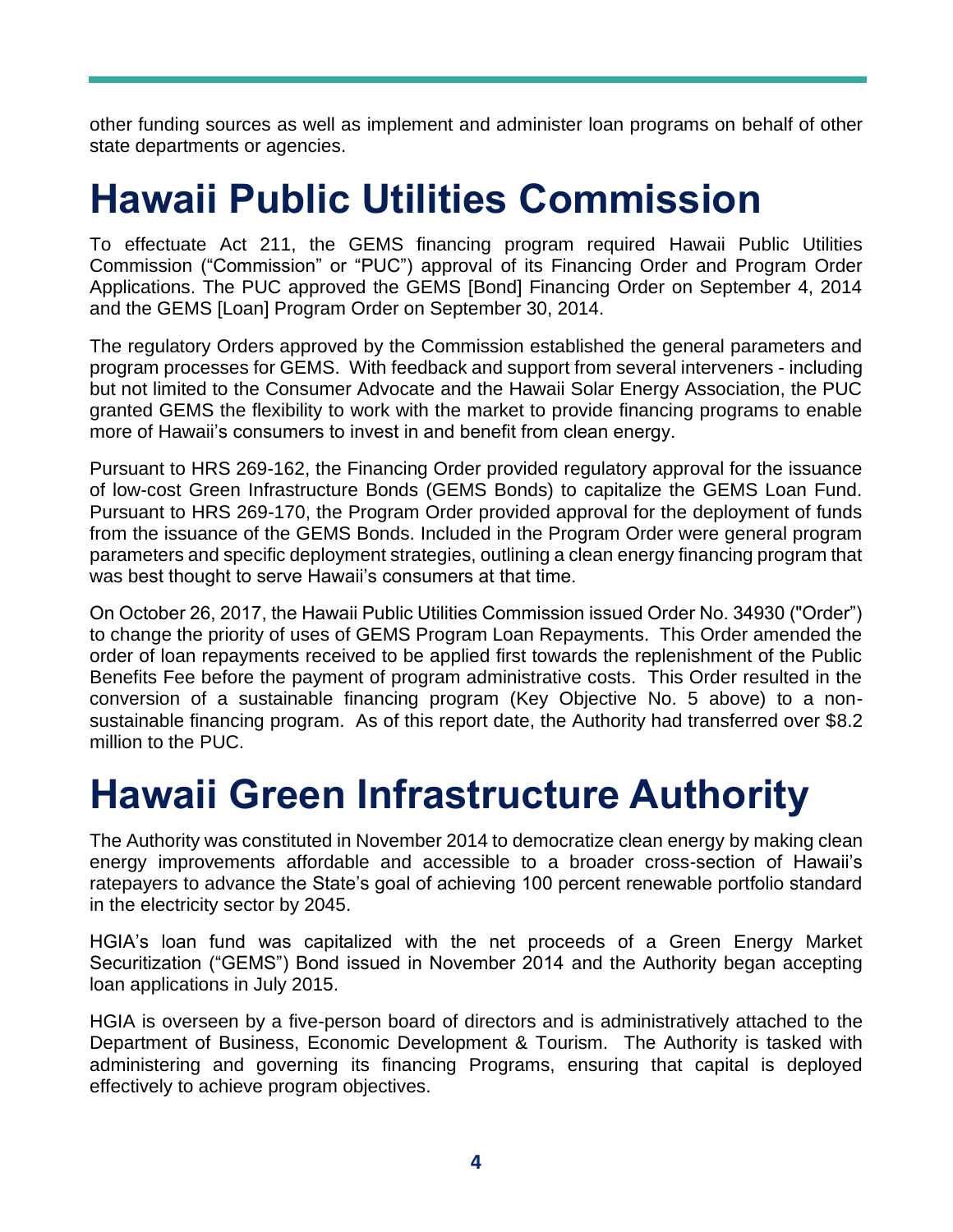During its August 15, 2019 meeting, strengthening its commitment to low and moderate-income ("LMI") and other underserved ratepayers, HGIA's Board approved a change to its financing programs limiting the use of the remaining GEMS funds to LMI homeowners and renters, nonprofits, small businesses<sup>1</sup> and multi-family rental projects.

The Authority offers a suite of financing products providing low-cost, long-term, flexible financing to Hawaii's most vulnerable ratepayers, enabling said ratepayers to realize monthly energy cost savings while transitioning to clean energy.

The Authority also offers financing to state departments ("Departments") to lower its energy costs by installing energy efficiency retrofits or by exercising its purchase options in existing solar PV Power Purchase Agreements. At the Department's option, it may utilize this newfound cash flow to finance the installation of electric vehicle ("EV") charging stations or EVs.

HGIA's financing programs fill market gaps, stimulates private investments and leverages innovative tools to mitigate risks and reach new markets. The Authority's loan receivable (net of prepayments), since inception follows:



Lastly, working in concert with the Hawaii Public Utilities Commission ("PUC") and the Hawaiian Electric Company, Inc., HGIA is responsible for the administration and oversight of the \$150.0 million Green Energy Market Securitization Bond.

## **2021 Activities**

### **Focus on Collaboration**

While the COVID-19 pandemic wreaked havoc on the health of Hawaii's families, businesses and the state's overall economy, it also resulted in some positive changes, namely an increased spirit of collaboration within and outside of DBEDT.

<sup>1</sup> Small businesses are defined by the U.S. Small Business Administration's size standards.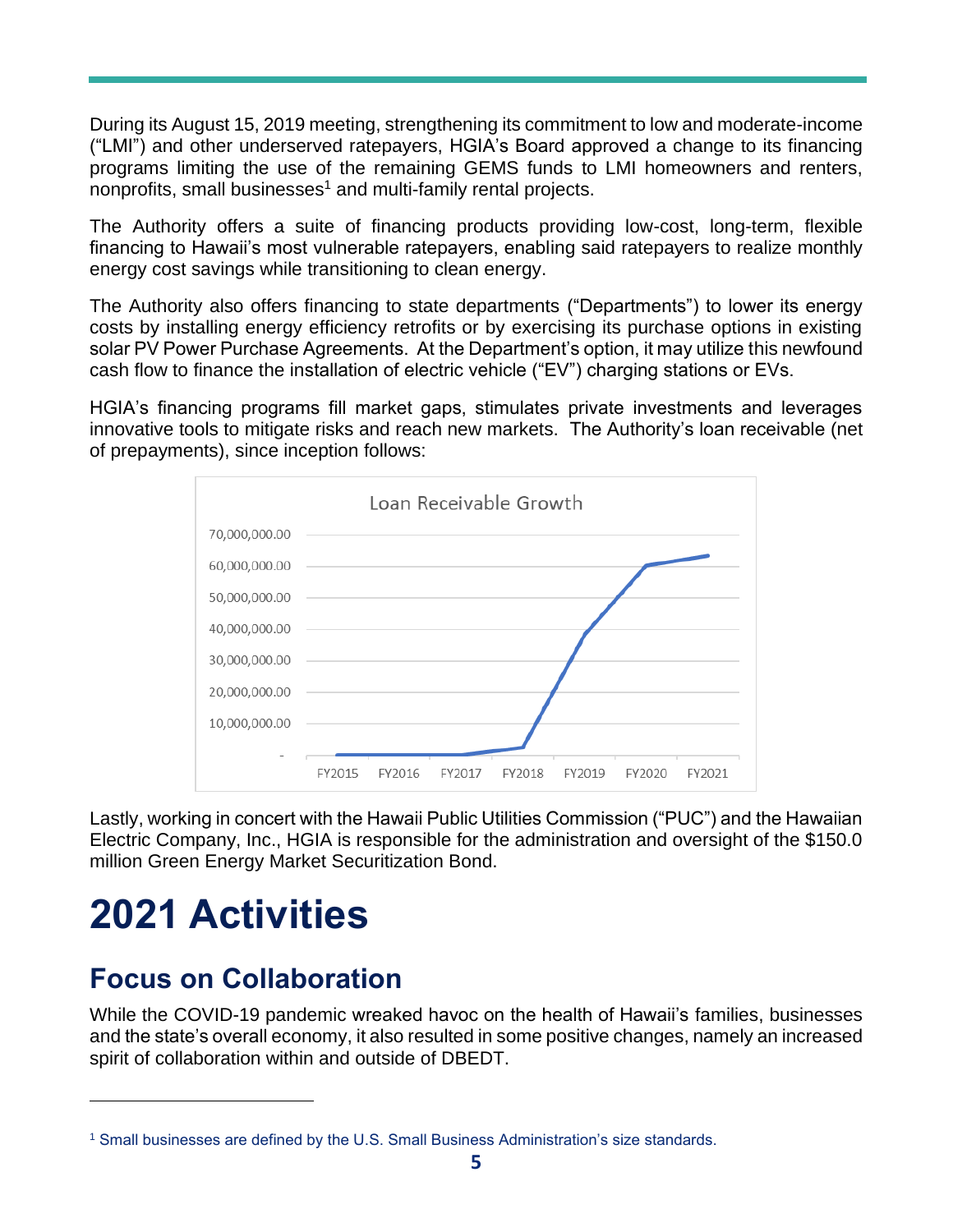DBEDT consists of four divisions and nine attached agencies. To increase efficiencies and impact by leveraging the strengths of the subject matter expertise of the staff, departments and agencies, pre-COVID, DBEDT's leadership had been working on an internal initiative to increase collaboration. However, with the issuance of the Stay-At-Home Order in March 2020, followed by the Federal funding provided to assist States and mitigate COVID impacts, not being "business as usual" accelerated the implementation of collaborative initiatives within and outside of DBEDT.

#### **Small Business Outreach**

In collaboration with Senator Bennette Misalucha; Representatives Aaron Johanson, Sam Kong, and Gregg Takayama; Council Member Brandon Elefante; SBA's Hawaii District Office and UH's Minority Business Development Agency, HGIA assisted in the planning implementation of a Restaurant Revitalization Fund ("RRF") Hybrid Town Hall on May 13, 2021 to help reach ESL and technology-challenged minority restaurant owners. According to a Civil Beat article<sup>2</sup>, on a per capita basis, Hawaii received more RRF than any other state, second to the District of Columbia, with more than 1,100 of Hawaii's qualified eateries receiving \$414.0 million, before the RRF program closed in mid-July 2021.

In collaboration with the Molokai Chamber of Commerce, on November 17, 2021, SBA Hawaii District Office officials and HGIA met with small business owners, the current and past President of the Molokai Chamber of Commerce ,and President of Ho'āhu Energy Cooperative to discuss challenges and resource gaps for an island community with one of the highest poverty level and energy costs in the State. In addition to providing targeted technical assistance during Spring 2022, a Resource Fair will be offered in late Summer 2022, including workshops and seminars relevant for the needs of Molokai businesses. DBEDT's BDSD will also co-collaborate on the Resource Fair.

#### **Sharing Best Practices in Energy Finance**

In February 2020, HGIA was approved by the U.S. Department of State American Councils for International Education ("American Councils") to host a Professional Fellow during Spring 2020, however due to the COVID-19 pandemic, this in-person Fellowship was postponed. In early 2021, American Councils transitioned the in-person Fellowship to a virtual platform and during April to May 2021, HGIA hosted Evgheni Camenscic, a National Expert in Energy Efficiency for GIZ (Gesellschaft für International Zusammenarbeit) Moldova, a German technical development cooperation in the Republic of Moldova. During his Fellowship, Mr. Camenscic had the opportunity to learn from Hawaii's Chief Energy Officer, the Executive Director of Blue Planet Foundation, and other energy leaders in Hawaii.

In October 2021, American Councils informed Mr. Camenscic and HGIA that his Professional Fellow Reciprocal Outbound Proposal to create a long-lasing partnership between Hawaii and Moldova to share Hawaii's clean energy financing best practices with Moldova, was selected for implementation. During the first quarter 2022, HGIA will lead five online meetings and workshops on energy literacy and energy financing for Moldova's energy stakeholders and NGOs. In May 2022, HGIA's Executive Director will travel to Chisinau, Moldova meet with

<sup>2</sup> "Hawaii Restaurants Got \$414.0 million in Pandemic Aid" Civil Beat, July 14, 2021.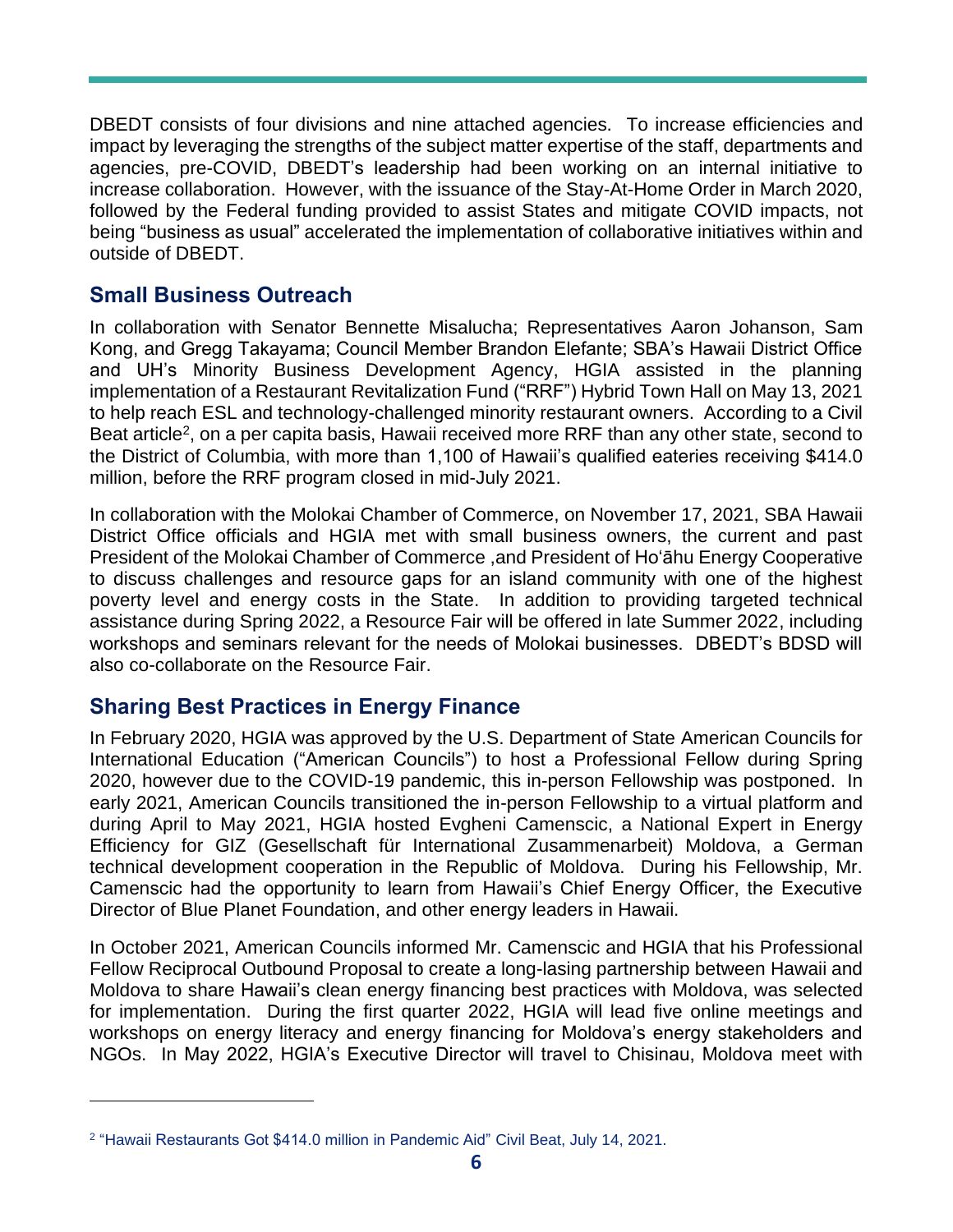energy stakeholders, NGOs, policy makers, energy leaders and local Moldovan public authorities.

### **Focus on Federal Funds**

#### **USDA Rural Energy Savings Program**

On June 28, 2021 the Governor signed Act 107 (SLH 2021) into law empowering HGIA to submit an application for additional loan capital to the United State Department of Agriculture under its Rural Energy Savings Program ("RESP").

As required by Part 1719, Code of Federal Regulations ("CFR"), HGIA submitted a Letter of Intent to Apply, along with the information required, on July 27, 2021 to the USDA. On September 16, 2021 USDA's Rural Utilities Service ("RUS") informed HGIA that it is willing to consider a RESP loan application from HGIA in the amount of \$20.0 million, with an application package deadline of December 15, 2021.

On December 13, 2021, HGIA submitted its application package for a \$20.0 million loan. If approved, HGIA anticipates RUS notification by March 2022 and funding to be available during Summer 2022.

In addition to continuing its lending to underserved ratepayers, HGIA will be able to expand its lending to include energy storage systems (batteries) as well as energy efficiency and renewable projects to all municipal buildings located in rural communities.

#### **State Small Business Credit Initiative**

The American Rescue Plan Act ("ARPA") of 2021 reauthorized funds to the existing State Small Business Credit Initiative ("SSBCI") Program, which was created in direct response to local economic conditions and challenges facing small businesses, initially due to "The Global Financial Crisis of 2008-2009," followed by the global economic meltdown caused by the COVID-19 pandemic.

Hawaii's SSBCI 1.0 program, under the administration of the Hawaii Strategic Development Corporation was singularly focused on kick-starting Hawaii's venture capital industry by investing Hawaii's entire \$13.2 million allocation into Hawaii based venture funds.

Hawaii Technology Development Corporation ("HTDC") is designated as the lead agency for the State's SSBCI 2.0 program. With Hawaii's minimum allocation of \$56.0 million, HTDC will be expanding the financing tools available by also including credit options, with its goal to (1) increase access to capital for small businesses; (2) maximize the allocation amount received by the U.S. Treasury; and (3) maximize impacts (e.g., number of small businesses assisted, private sector leverage, return on investment and economic development).

As a financing agency attached to DBEDT, since May 2021, HGIA has been collaborating with HTDC on the design and implementation of the financing portion of Hawaii's SSBCI 2.0 program. Over a three-month period, over 13 informational sessions with individual follow-up meetings were conducted to gather financing needs, gaps and feedback from small businesses, trade associations, foundations, investor groups, commercial banks, credit unions and community development financial institutions ("CDFI"). HTDC expects to submit an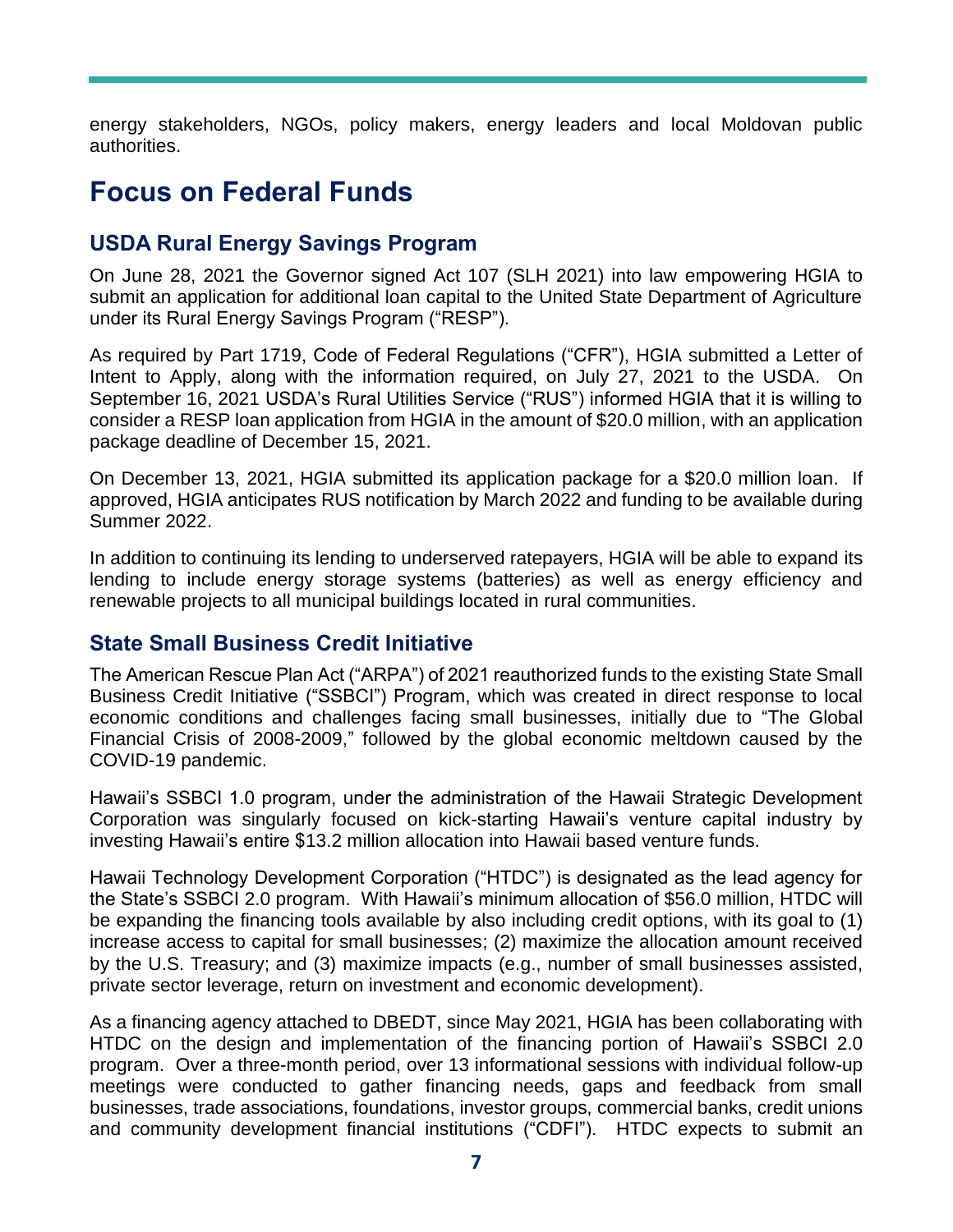application to the Treasury in January 2022 for approval to deploy SSBCI funds under three programs (1) Venture Capital Program; (2) Loan Participation Program; and (3) Collateral Support Program.

The Loan Participation and Collateral Support Programs will be administered by HGIA to provide direct financing for catalytic projects, loan capital to CDFIs and cash collateral for near bankable small businesses obtaining credit from participating banks and credit unions.

HGIA expects to launch these new programs during the first quarter of 2022.

#### **Economic Development Administration's Build Back Better Regional Challenge**

The Economic Development Administration ("EDA") announced its Build Back Better ("BBB") Regional Challenge at the end of July 2021. Between August 2021 and October 2021, on behalf of DBEDT, a collaboration consisting of HGIA, Natural Energy Laboratory of Hawaii Authority, HTDC, UH's Minority Business Development Agency, and the Department of Agriculture, worked on and submitted an application focused on the Ocean Economy Regional Cluster to expand the oceans' economic potential while preserving and safeguarding its longterm health.

While DBEDT was not successful in being named a finalist, the time and resources invested in this Application was not in vain as the application is still eligible for an EDA grant and more importantly, this initiative brought DBEDT one step closer to working together to collectively help solve some of Hawaii's challenges while growing its economy.

#### **Clean Energy Accelerator**

As part of the American Green Bank Consortium (GBC), under the leadership of the Coalition for Green Capital, a Washington D.C. nonprofit, HGIA and other GBC members and the have been working on the passage of a bill to establish an independent, nonpartisan nonprofit finance entity that will operate as the U.S. national green bank, to be known as the Clean Energy Accelerator ("Accelerator"). The Accelerator will create jobs, strengthen communities, create new businesses and lower greenhouse gas emissions. By prioritizing 40% of its funding for communities in greatest need of jobs, the Accelerator will support disadvantaged communities. This legislation is included in President Biden's Build Back Better budget reconciliation bill.

### **Focus on Lending**

#### **Continue Existing Financing Activities**

With the onset of the COVID-19 pandemic in 2020 and continuing lingering impacts during 2021, residential loan applications fell by 48% in 2020 (from 2019 levels). During 2021, the Authority received 262 residential applications, up slightly from 2020.

However, with the Utility's collection moratorium ending on May 31, 2021, the spike of utility disconnection notices are disqualifying underserved ratepayers from installing solar to help lower energy costs. Modifications to the Green Energy Money \$aver On-Bill Program is needed to help our most vulnerable ratepayers.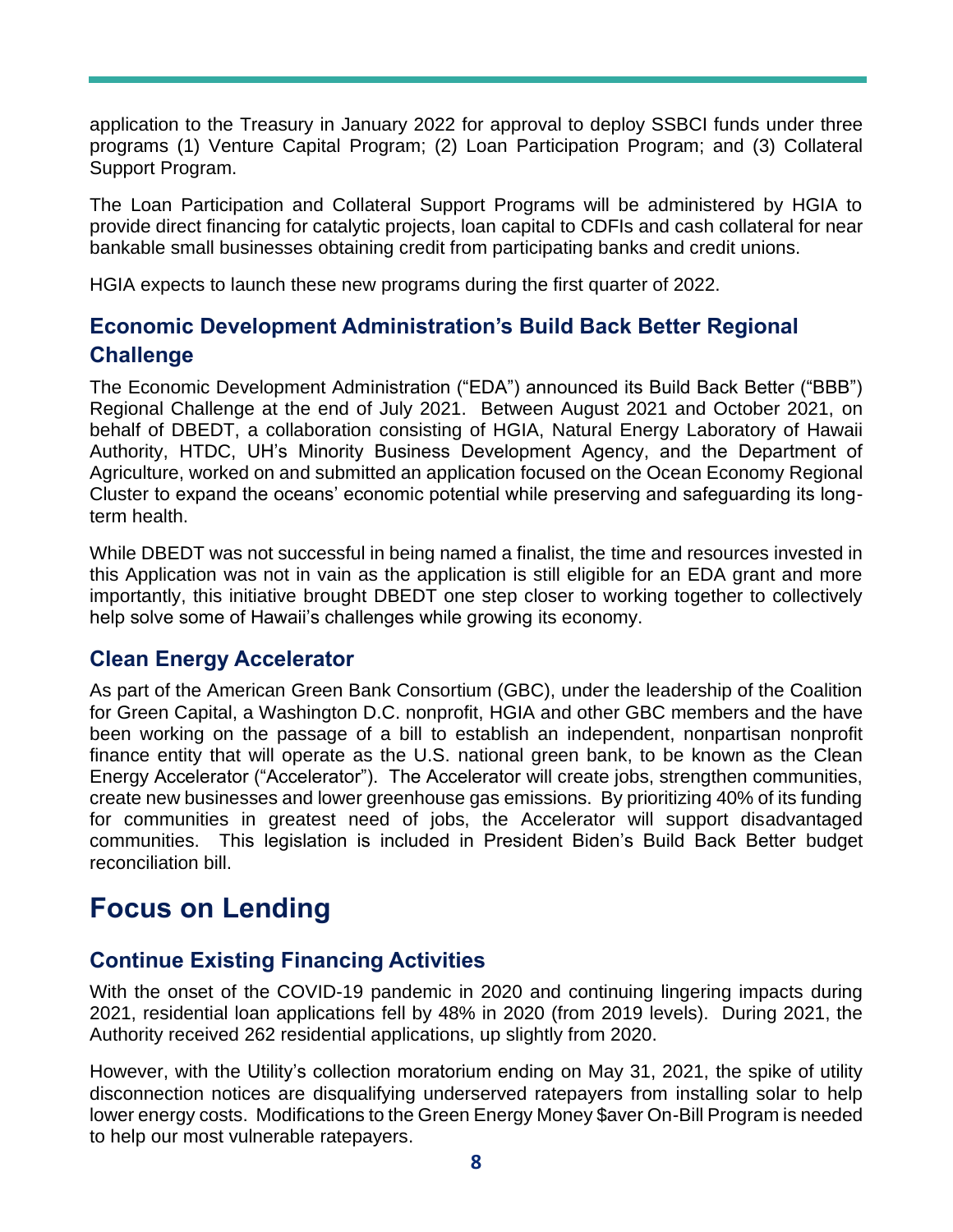#### **Community Solar**

Community Solar is an innovative solution for ratepayers with rooftops that cannot support a solar system (prevalent in disadvantaged communities) and for ratepayers who don't own a rooftop (prevalent for low and moderate-income renters). However, for Community Solar Subscriber Organizations ("SO"), said underserved ratepayers increase project risk.

HGIA's on-bill repayment ("OBR") mechanism has been identified as a tool to mitigate SO credit risk and servicing costs which could open new market opportunities for underserved ratepayers to participate in Community Solar.

HGIA has been working with the Hawaiian Electric Companies to re-program its Community Based Renewable Energy Portal to integrate its OBR mechanism to electronically post debits and credits on subscriber utility bills. Preliminary quotes recently received estimate a six-month development timeframe.

### **Focus on LMI outreach**

#### **HECO LMI Customer Advisory Council**

Since the onset of the pandemic, the Hawaiian Electric Companies have proactively implemented a number of tactics to assist struggling ratepayers, including its LMI Customer Advisory Council ("LMI Council").

On a quarterly basis, HECO convenes the LMI Council, unique to each County, to gather feedback and deploy solutions to help these vulnerable ratepayers. As it serves applicants and borrowers statewide, HGIA participates in all three LMI Council meetings quarterly.

#### **Energy Equity Hui – Solarize Waianae**

On a bi-weekly basis, Hawaii Energy convenes a group of public and private energy stakeholders to address energy equity issues. Out of these meetings, with guidance from the Rocky Mountain Institute ("RMI"), an independent non-partisan nonprofit, a sub-group was established to launch a "Solarize" campaign on Oahu. Together with the City and County of Honolulu, Hawaii Energy, RMI, Hawaii State Energy Office and the Council for Native Hawaiian Advancement, HGIA is working with leaders from the Waianae community to co-design a Solarize Waianae pilot that best meets the unique needs of their residents. The goal of this initiative, once launched, is to scale to other LMI communities statewide.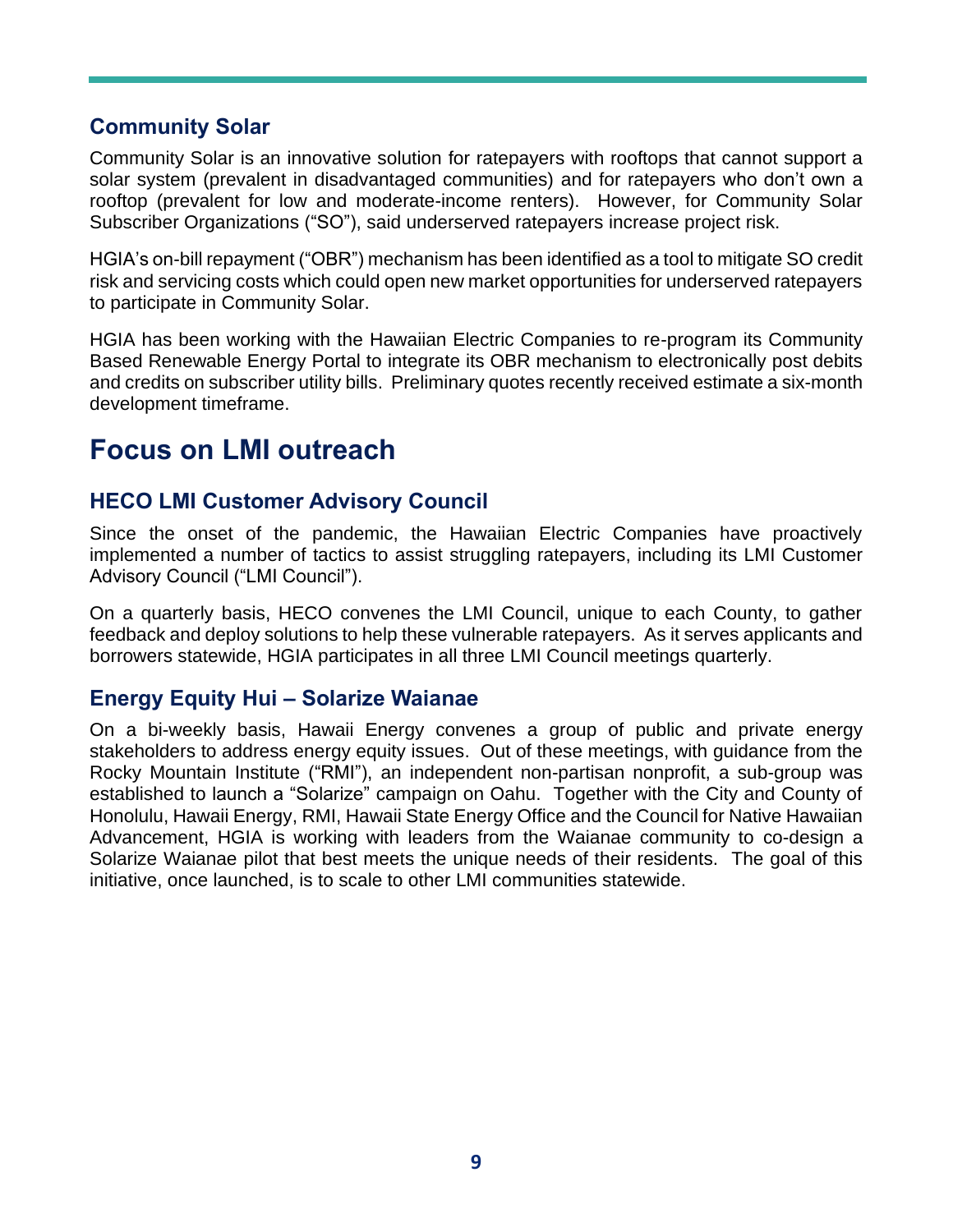## **Reporting Metrics**

The following are Fiscal 2022, year-to-date and since program inception metrics.

### **Energy & Environmental Impacts**

|                                                                                                        |                  | Since Program |
|--------------------------------------------------------------------------------------------------------|------------------|---------------|
| <b>Clean Energy Production of Projects Financed</b>                                                    | 7/1/21 - 9/30/21 | Inception     |
| Installed Capacity (Actual kW)                                                                         | 983              | 11,961        |
| Total Yr 1 Production (Estimated kWh)                                                                  | 1,550,658        | 18,237,934    |
| Total Project Production over Lifetime of Installed PV<br>(Projected kWh, including 0.05% degradation) | 29,383,844       | 321,901,511   |

Electricity Reductions from Energy Efficiency Projects Financed

| Total Yr 1 kWh Reduction (Energy Efficiency)      | 38,693,672  |
|---------------------------------------------------|-------------|
| Total kWh Reduction Over Lifetime of Installed EE | 567,021,365 |

Petroleum Displaced by Clean Energy and Energy Efficiency Projects (1)

| Total Petroleum Displaced/Saved over Lifetime<br>(Estimated barrels)                    | 18,047 | 545,800 |
|-----------------------------------------------------------------------------------------|--------|---------|
| Petroleum Displaced based on Yr 1 Clean Energy<br><b>Generation (Estimated barrels)</b> | 952    | 11,201  |
| Petroleum Displaced Over Lifetime of Installed PV<br>(Estimated barrels)                | 18,047 | 197,438 |
| Cumulative Annual Petroleum Saved from Yr 1<br><b>Efficiency Projects</b>               | 0.0    | 23,764  |
| Petroleum Saved of Lifetime of Efficiency Projects                                      | 0.0    | 348,251 |

(1) Reference unitjuggler.com for conversion metric

Greenhouse Gas Avoided (2)

| Total Greenhouse Gas Avoided (2) Over Lifetime<br>(Clean Energy and Energy Efficiency Projects) (Est.<br>metric tons $CO2$ ) | 8,842    | 267,370 |
|------------------------------------------------------------------------------------------------------------------------------|----------|---------|
| Greenhouse Gas Avoided from Clean Energy Yr 1<br>Production (Est. metric tons CO2)                                           | 467      | 5,490   |
| Greenhouse Gas Avoided Over Lifetime of Installed<br>PV (Projected metric tons CO2)                                          | 8,842    | 96,738  |
| Greenhouse Gas Avoided from Yr 1 Energy Efficiency                                                                           | $\Omega$ | 11,644  |
| Greenhouse Gas Avoided over lifetime of Energy<br><b>Efficiency Project</b>                                                  | $\Omega$ | 170,632 |

(2) Reference eia.gov for conversion metrics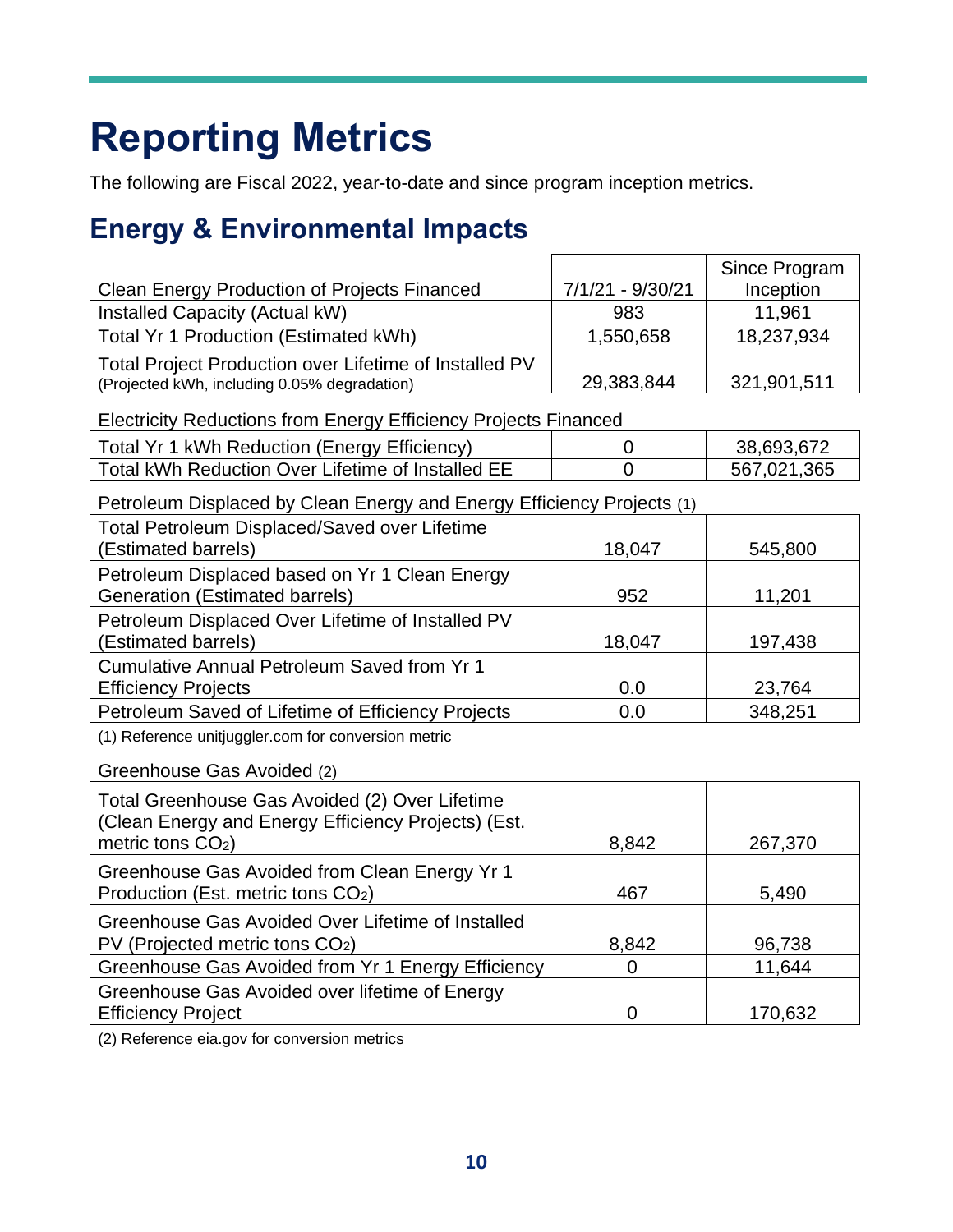### **Economic Development Impacts**

|                                                             |    | $7/1/21 -$<br>9/30/21 | Since Program<br>Inception |
|-------------------------------------------------------------|----|-----------------------|----------------------------|
| <b>GEMS Revenues (Cash Basis)</b>                           | \$ | 461,888               | \$<br>13,953,763           |
| <b>GEMS Administrative &amp; Program Costs (Cash Basis)</b> |    |                       |                            |
| (3)                                                         | \$ | 204,855               | \$<br>6,656,702            |
| <b>GEMS Loans Funded</b>                                    | \$ | 1,348,756             | \$<br>76,419,258           |
| Indirect Economic Impact - Jobs Created/Retained (4)        | S  | 49                    | \$<br>1,259                |
| State of Hawaii Tax Revenues Generated (5)                  |    | 509,736               | 15,145,693                 |
| Economic Multiplier Impact (6)                              |    | 8,536,059             | \$253,630,259              |

(3) Excludes loan repayments transferred to the PUC.

(4) Jobs created or retained is calculated using the State's metric of \$88,165.25/job for 2015; \$91,345.19/job for 2016; \$94,633.63/job for 2017; \$98,034.06/job for 2018; \$101,550.09/job for 2019; \$105,185.44/job for 2020 and \$92,044/job for 2021.

(5) State taxes generated is calculated as \$0.126 per dollar of investment.

(6) Multiplier impact calculated as \$2.11 per dollar of investment.

### **Market Expansion Impacts**

| Projects Financed According to Technology<br><b>Type/Category</b> | $7/1/21 -$<br>9/30/21 | Since Program<br>Inception |
|-------------------------------------------------------------------|-----------------------|----------------------------|
| Solar Photovoltaic (7)                                            | 21                    | 757                        |
| <b>Energy Storage</b>                                             |                       | 137                        |
| Lighting Upgrades (8)                                             |                       | 965,037                    |
| HVAC Upgrades (8)                                                 |                       | 2,325                      |
| <b>Mechanical Upgrades</b>                                        |                       |                            |
| <b>Controls and Monitoring Devices</b>                            | 15                    | 1,574                      |
| Energy/Water Nexus (9)                                            | 0                     | 210                        |
| <b>Total No. of Projects</b>                                      | 36                    | 970,041                    |

(7) Including advanced inverters and smart modules

(8) State Energy Efficiency Projects

(9) Includes solar water heating

|                                            | $7/1/21 -$ | Since Program |
|--------------------------------------------|------------|---------------|
| <b>Residential Loan Program</b>            | 9/30/21    | Inception     |
| Total Number of PV Loans, Direct           |            | 198           |
| Total Number of PV Leases, Direct          |            | 64            |
| Total Number of GEM\$ OBOs for PV (Loans)  | 15         | 151           |
| <b>Owner Occupied OBOs</b>                 | 15         | 150           |
| <b>Renter OBOs</b>                         | 0          |               |
| Total Number of GEM\$ OBOs for PV (Leases) |            | 29            |
| Total Number of GEM\$ OBOs for EE (SWH)    |            | 15            |
| <b>Owner Occupied OBOs</b>                 |            | 15            |
| <b>Renter OBOs</b>                         |            |               |
| <b>Total Number of GEM\$ OBOs</b>          | 15         | 195           |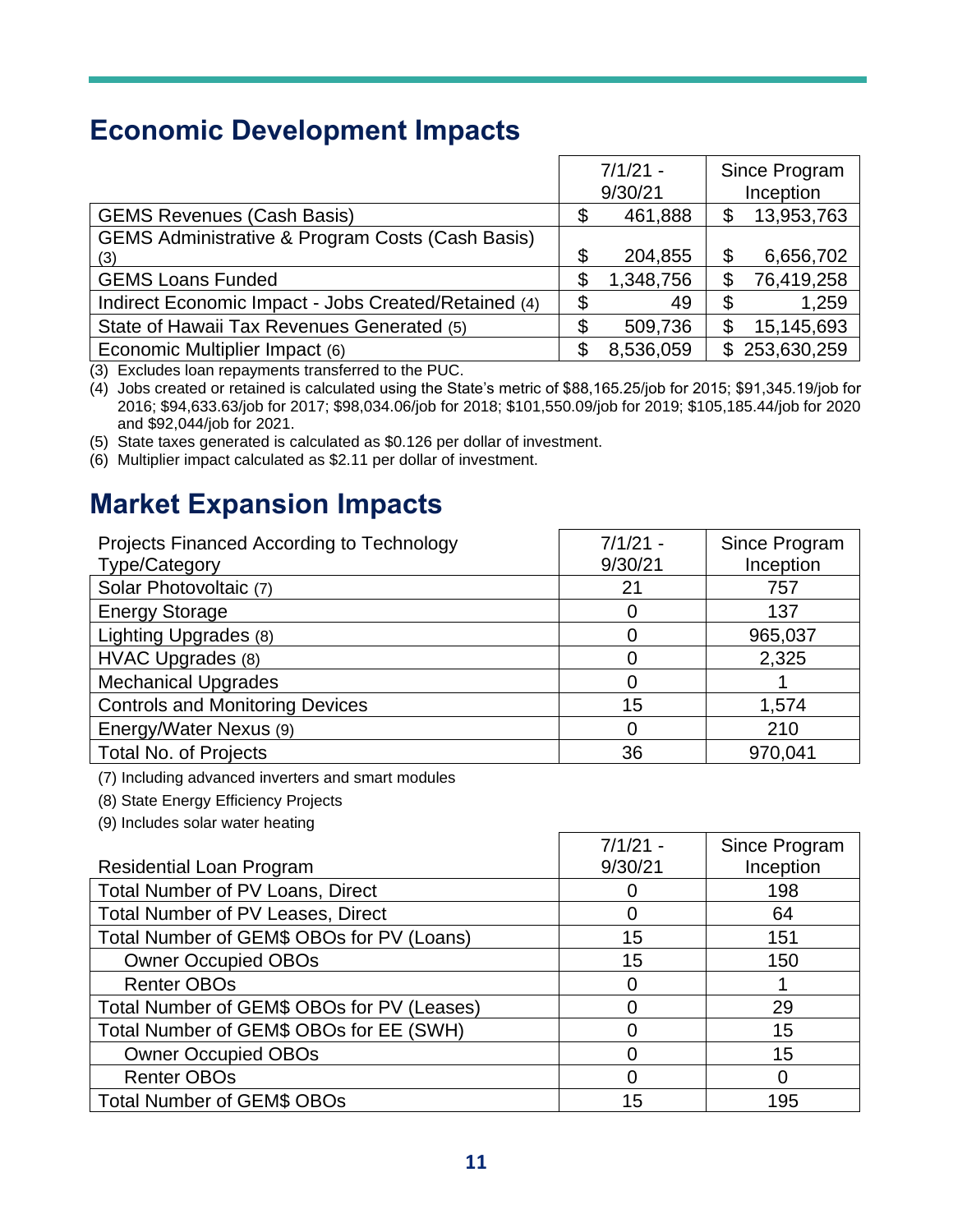|                                                                | $7/1/21 -$       |                            |
|----------------------------------------------------------------|------------------|----------------------------|
|                                                                | 9/30/21          | Since Program<br>Inception |
| Number PV Loans/Leases/OBOs Serving                            |                  |                            |
| Underserved Market (10)                                        | 15               | 354                        |
|                                                                |                  |                            |
| Number EE Loans/Leases/OBOs Serving<br>Underserved Market (10) | $\mathbf 0$      | 13                         |
| % Loans/Leases Serving Underserved Market                      | 100%             | 80%                        |
| (10) See AMI Distribution                                      |                  |                            |
|                                                                |                  |                            |
| Status of Applications (WECC):                                 |                  |                            |
| No. of Residential PV Applications Received                    | $\mathbf 0$      | 427                        |
| No. of Residential PV Applications in Process                  | 0                | N/A                        |
| No. of Residential PV Applications Declined                    | 0                | 160                        |
| No. of Residential PV Applications Withdrawn/Expired           | 0                | 127                        |
| No. of Residential PV Applications Loan Docs                   |                  |                            |
| Accepted                                                       | $\mathbf 0$      | N/A                        |
| <b>Status of Applications (Direct):</b>                        |                  |                            |
| No. of Residential PV Applications Received                    | $\mathbf 0$      | 154                        |
| No. of Residential PV Applications in Process                  | $\overline{0}$   | N/A                        |
| No. of Residential PV Applications Declined                    | $\mathbf 0$      | 58                         |
| No. of Residential PV Applications Withdrawn/Expired           | $\mathbf 0$      | 37                         |
| No. of Residential PV Applications Loan Docs                   | $\overline{0}$   | N/A                        |
| Accepted                                                       |                  |                            |
| Status of Applications (Leases - all Leases):                  |                  |                            |
| No. of Residential PV Applications Received                    | 8                | 196                        |
| No. of Residential PV Applications in Process                  | 8                | N/A                        |
| No. of Residential PV Applications Declined                    | $\overline{0}$   | $\overline{7}$             |
| No. of Residential PV Applications Withdrawn/Expired           | $\mathbf 0$      | 83                         |
| No. of Residential PV Applications Notice to Proceed           | 3                | N/A                        |
| Status of Applications (GEM\$ OBR-PV and EE):                  |                  |                            |
| No. of Residential GEM\$ Applications Received                 | 62               | 950                        |
| No. of Residential GEM\$ Applications in Process               | 70               | N/A                        |
| No. of Residential GEM\$ Applications Declined                 | 6                | 219                        |
| No. of Residential GEM\$ Applications                          |                  |                            |
| Withdrawn/Expired                                              | 18               | 410                        |
| No. of Residential GEM\$ Applications OBO Accepted             | 70               | N/A                        |
| Geographic Location of Financing Products                      |                  |                            |
| Oahu                                                           | 14               | 377                        |
| Maui                                                           | 1                | 50                         |
| Molokai                                                        | $\mathbf 0$      | $\overline{2}$             |
| Lanai                                                          | $\boldsymbol{0}$ | $\overline{0}$             |
| Hawaii                                                         | $\overline{0}$   | 28                         |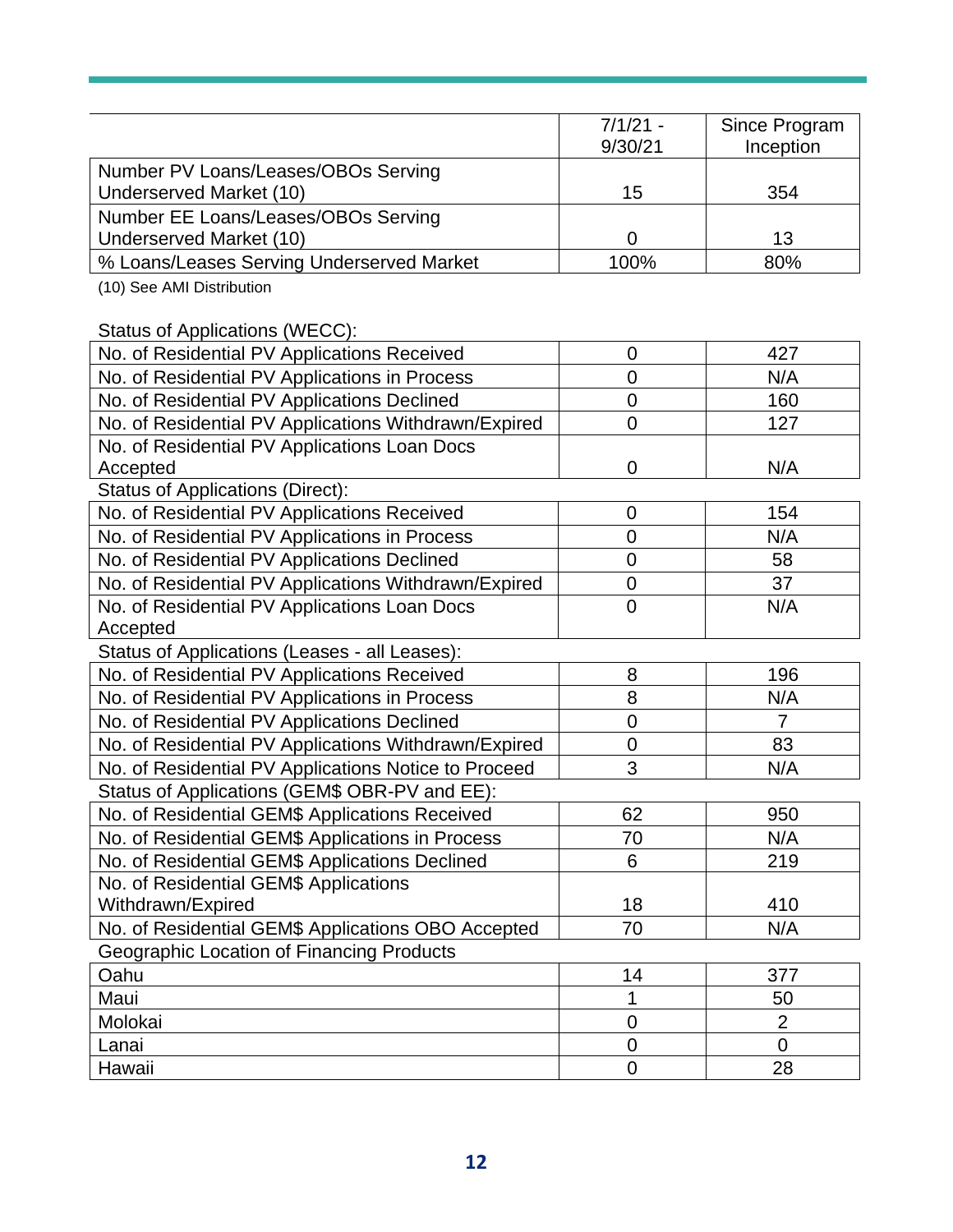|                                                                                                   | $7/1/21 -$     | Since Program    |
|---------------------------------------------------------------------------------------------------|----------------|------------------|
| <b>Profile of Customers Financed:</b>                                                             | 9/30/21        | Inception        |
| Number of Customers by Customer FICO Credit Score (11)                                            |                |                  |
| 700 and above                                                                                     | 0              | 149              |
| 675-699                                                                                           | $\overline{0}$ | 50               |
| 650-674                                                                                           | $\overline{0}$ | 32               |
| 620-649                                                                                           | $\overline{0}$ | 18               |
| 600-619                                                                                           | $\overline{0}$ | $9\,$            |
| Below 600                                                                                         | $\overline{0}$ | $\overline{2}$   |
| (11) Excludes on-bill applicants                                                                  |                |                  |
| Number of Customers by Income Distribution (self-reported by customers)                           |                |                  |
| Under \$15,000                                                                                    | 0              | 0                |
| \$15,000-\$24,999                                                                                 | $\overline{0}$ | 1                |
| \$25,000-\$34,999                                                                                 | $\overline{0}$ | 5                |
| \$35,000-\$49,999                                                                                 | 1              | 30               |
| \$50,000-\$74,999                                                                                 | $\overline{0}$ | 54               |
| \$75,000-\$99,999                                                                                 | 1              | 98               |
| \$100,000 and above                                                                               | 13             | 269              |
| Number of Customers by Area Median Income (12)                                                    |                |                  |
| <30% AMI (Extremely Low Income)                                                                   | 1              | 8                |
| 30% to <50% AMI (Very Low Income)                                                                 | $\overline{0}$ | 42               |
| 50% to <80% AMI (Low Income)                                                                      | 3              | 110              |
| 80% to <140% AMI (Moderate Income)                                                                | 11             | 206              |
| >140% AMI                                                                                         | $\Omega$       | 91               |
| (12) Area Median Income as provided by the U.S. Department of Housing and Urban Development (HUD) |                |                  |
|                                                                                                   |                | <b>Since</b>     |
|                                                                                                   | $7/1/21 -$     | Program          |
| <b>Commercial Loan Program</b>                                                                    | 9/30/21        | <b>Inception</b> |
| <b>Total Number of GEMS PV Loans</b>                                                              |                | 29               |
| <b>Total Number of GEMS EE Loans</b>                                                              | 0              | 4                |
| Total Number of GEM\$ OBOs, PV                                                                    | 3              | 12               |
| Owner-User                                                                                        | 3              | 12               |
| <b>Commercial Tenant</b>                                                                          | $\overline{0}$ | 0                |
| Total Number of GEM\$ OBOs, EE                                                                    | 0              | 0                |
| <b>Owner-User</b>                                                                                 | $\overline{0}$ | 0                |
| <b>Commercial Tenant</b>                                                                          | 0              | 0                |
| Number of Nonprofits Participating in GEMS                                                        | 3              | 21               |
| Number of Small Businesses Participating in GEMS                                                  | 1              | 8                |
| Number of Rental Units Supported by GEMS                                                          | $\overline{0}$ | 1082             |
| Geographic Location of Loans (13)                                                                 |                |                  |
| Oahu                                                                                              | $\overline{2}$ | 31               |
| Maui                                                                                              |                | 6                |
|                                                                                                   | $\overline{0}$ |                  |
| Molokai                                                                                           |                |                  |
| Lanai                                                                                             | $\Omega$       | $\mathbf 0$      |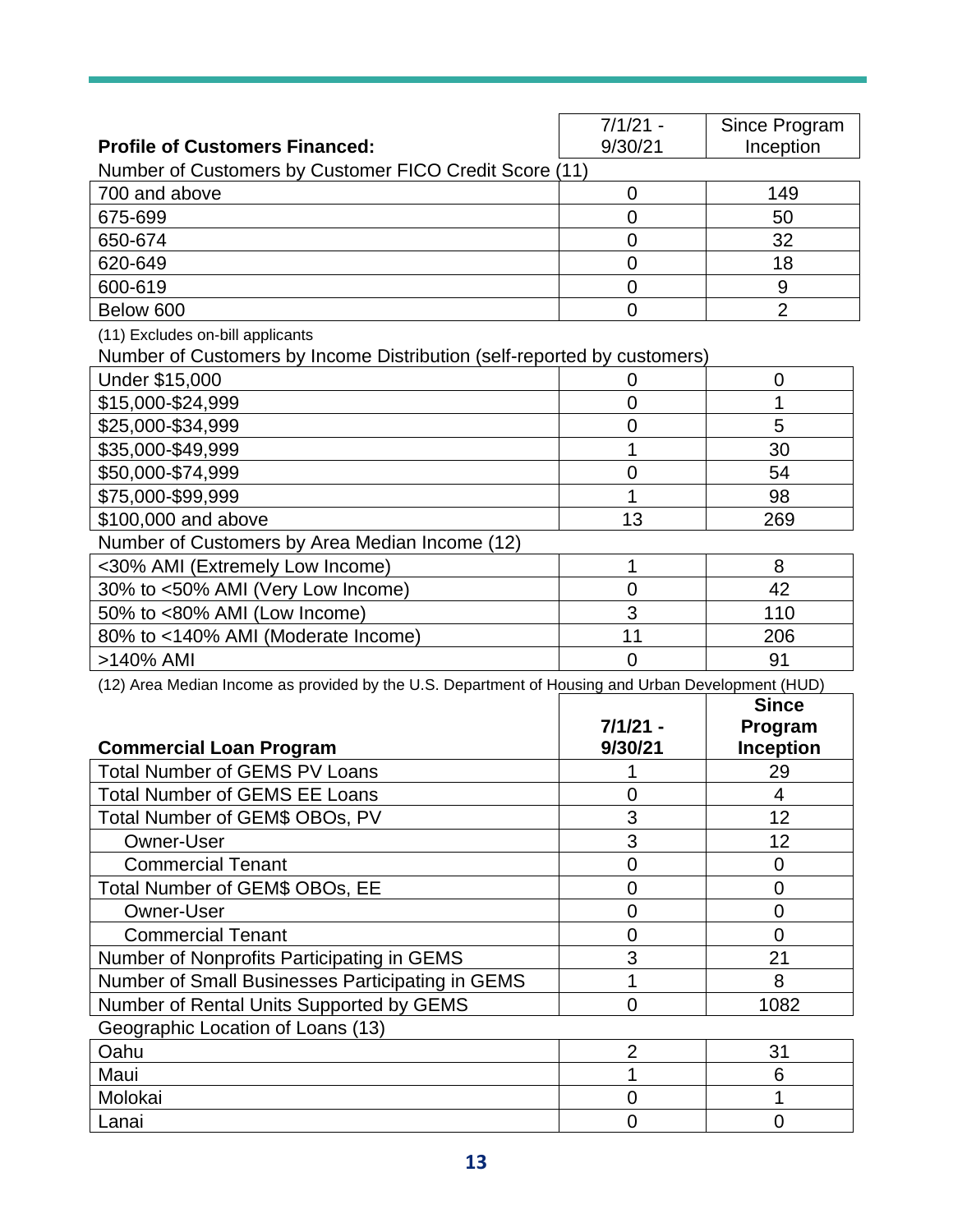| Hawaii                                                             |                       |                                             |
|--------------------------------------------------------------------|-----------------------|---------------------------------------------|
| (13) DOE loan benefits 241 public schools statewide (except Kauai) |                       |                                             |
| Number of Small Businesses by Gross Receipts (14)                  | $7/1/21 -$<br>9/30/21 | <b>Since</b><br>Program<br><b>Inception</b> |
| Up to \$9,999                                                      |                       |                                             |
| \$10,000-\$24,999                                                  |                       |                                             |
| \$25,000-\$99,999                                                  |                       |                                             |
| \$100,000-\$499,999                                                |                       |                                             |
| \$500,000-\$999,999                                                |                       | າ                                           |
| \$1,000,000-\$4,999,999                                            |                       | າ                                           |
| Above \$5,000,000                                                  |                       |                                             |

(14) Depending on the North American Industry Classification System (NAICS), the side determination is based on gross revenues or number of employees

### **Cost Savings Impacts**

|                                                                                                                 |                |            |                         | <b>Since</b>  |
|-----------------------------------------------------------------------------------------------------------------|----------------|------------|-------------------------|---------------|
|                                                                                                                 |                | $7/1/21 -$ |                         | Program       |
|                                                                                                                 |                | 9/30/21    |                         | Inception     |
| Aggregate, Estimated, Gross (15) Electricity Cost Savings (\$)                                                  |                |            |                         |               |
| from Energy Production and Reduction                                                                            | \$             | 8,781,857  |                         | \$317,752,751 |
| from Energy Production (Consumer)                                                                               | \$             | 1,336,127  | \$                      | 53,302,016    |
| from Energy Production (Commercial)                                                                             | \$             | 7,445,731  | \$                      | 93,544,023    |
| from Energy Efficiency (Consumer)                                                                               | \$             |            | $\mathfrak{S}$          | 286,782       |
| from Energy Efficiency (Commercial)                                                                             | \$             |            | \$                      | 170,619,931   |
| Average, Estimated, Gross (15) Electricity Cost                                                                 |                |            |                         |               |
| Savings (\$)                                                                                                    |                |            |                         |               |
| from Energy Production (Consumer)                                                                               | \$             | 89,075     | \$                      | 141,011       |
| from Energy Production (Commercial)                                                                             | $\mathfrak{S}$ | 1,861,433  | \$                      | 2,281,562     |
| from Energy Efficiency (Consumer)                                                                               |                | #DIV/0!    | $\overline{\mathbf{S}}$ | 19,119        |
| from Energy Efficiency (Commercial)                                                                             |                | #DIV/0!    | \$                      | 42,654,983    |
| (15) Gross savings calculation for the life of the system assumes a historical utility rate increase per island |                |            |                         |               |
| Aggregate, Estimated, Net (16) Electricity Cost Savings (\$)                                                    |                |            |                         |               |
| from Energy Production (Consumer)                                                                               | \$             | 1,030,852  | \$                      | 30,884,708    |
| from Energy Production (Commercial)                                                                             | \$             | 2,709,443  | \$                      | 50,217,738    |
| from Energy Efficiency (Consumer)                                                                               | \$             |            | $\mathfrak{S}$          | 140,384       |
| from Energy Efficiency (Commercial)*                                                                            | \$             |            | \$                      | 115,544,468   |
| Average, Estimated, Net (16) Electricity Cost Savings (\$)                                                      |                |            |                         |               |
| from Energy Production (Consumer)                                                                               | \$             | 68,723     | \$                      | 81,706        |
| from Energy Production (Commercial)                                                                             | \$             | 677,361    | \$                      | 1,224,823     |
| from Energy Efficiency (Consumer)                                                                               |                | #DIV/0!    | \$                      | 9,359         |
| from Energy Efficiency (Commercial)                                                                             |                | #DIV/0!    | \$                      | 28,886,117    |

(16) Net savings calculations include tax credits, assume historical utility rate increase per island and are net of loan payments required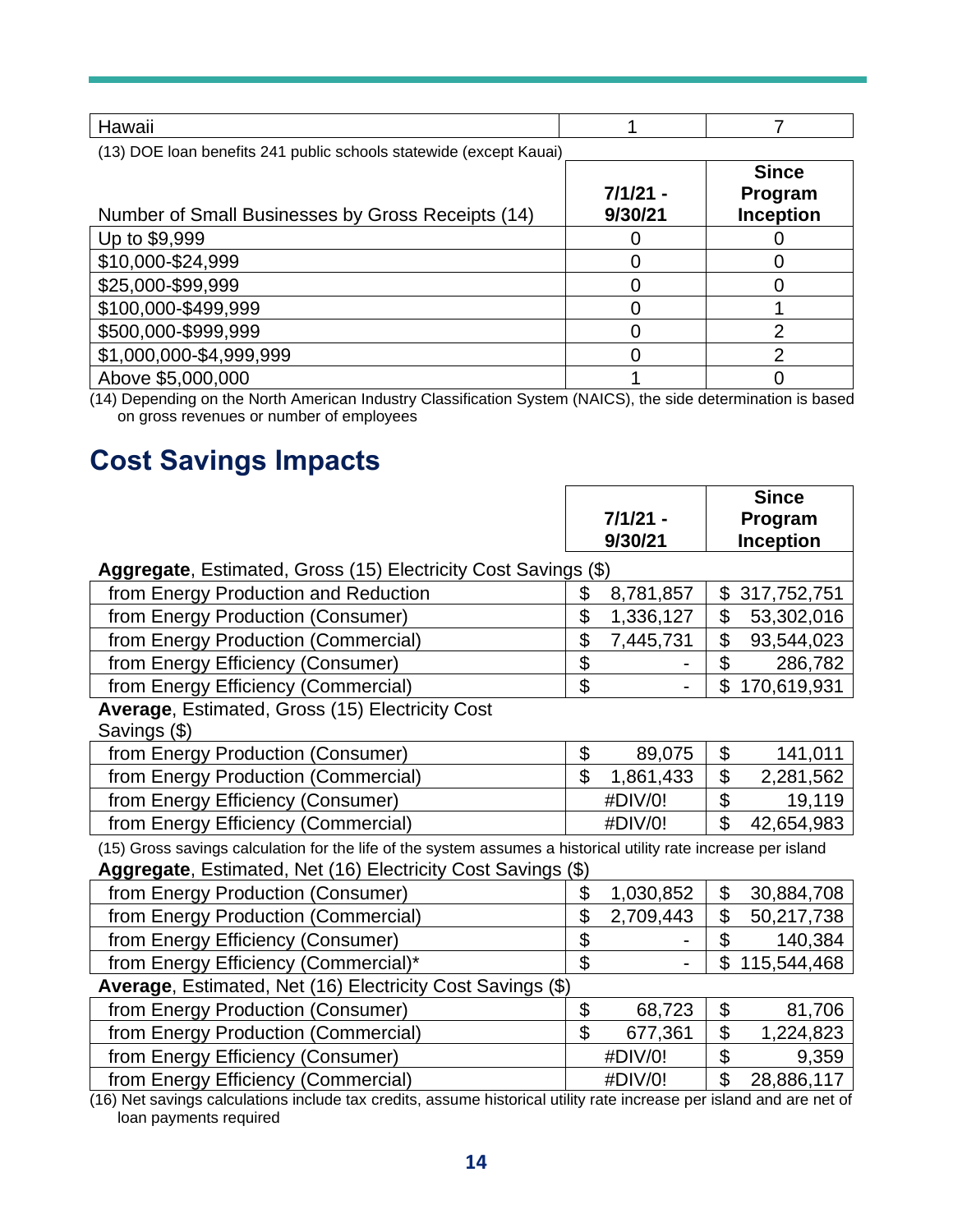## **Future Outlook**

The Authority invested significant time and resources during the 2021 calendar year to establish the groundwork and foundation for program expansion during the upcoming year.

Additional loan capital from the USDA's RESP program and the Clean Energy Accelerator (if passed) will enable the Authority to further expand its clean energy financing programs and products.

The successful integration of HGIA's OBR mechanism into HECO's Community Solar portal and the launch of the Solarize Waianae campaign are initiatives targeted to assist more vulnerable ratepayers in lowering their energy bill.

Finally, the launch of the SSBCI 2.0 loan participation and collateral support programs will further assist Hawaii's small businesses statewide, leveraging the established retail channels and private capital of the local banking industry.